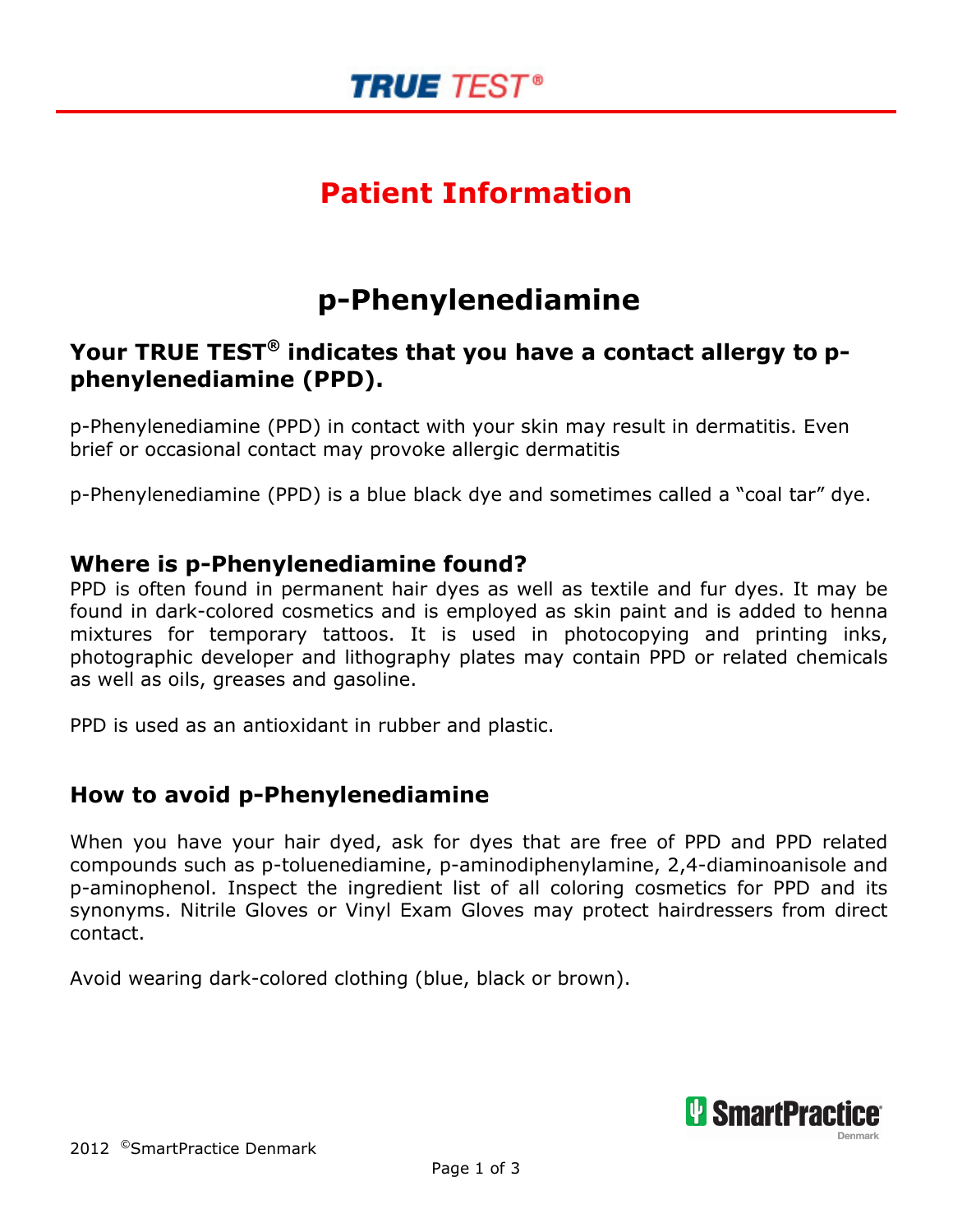You may wish to avoid sunscreens or creams that contain PABA (para-aminobenzoic acid or p-aminobenzoic acid) and products containing benzocaine, since some people allergic to PPD will react to these products.

If you suspect that you are being exposed to this allergen at work, consult your employer regarding Material Safety Data Sheets.

**TRUE TEST®** 

Inform your healthcare providers that you are allergic to PPD.

#### What to look for Synonyms for p-phenylenediamine

- o p-Phenylenediamine (INCI Name)
- $o$  1,4-Benzenediamine
- o Paraphenylenediamine (PPD or PPDA)
- o Para-aminoaniline (p-aminoaniline)
- $o$  1,4-Penylenediamine
- o Paradiaminobenzene (p-diaminobenzene)

#### Related substances to which you may react

- $\circ$  Textile dyes of the azo type
- o
- o Black rubber products
- o Diaminodiphenylmethane (epoxy hardener)
- o 2,4-Diaminoanisole
- o p-aminophenol (4-aminophenol)
- o PABA-based sunscreens or creams
- $\circ$  para-aminosalicylic acid (p-aminosalicylic acid)
- o para-aminodiphenylamine (p-amino-diphenylamine)
- o paratoluenediamine (p-toluenediamine)
- o Semipermanent hair dyes
- o Some "caine" drugs such as benzocaine\*
- o Sulfonamides\*
- o Sulfones\*
- o Sulfa drugs\*